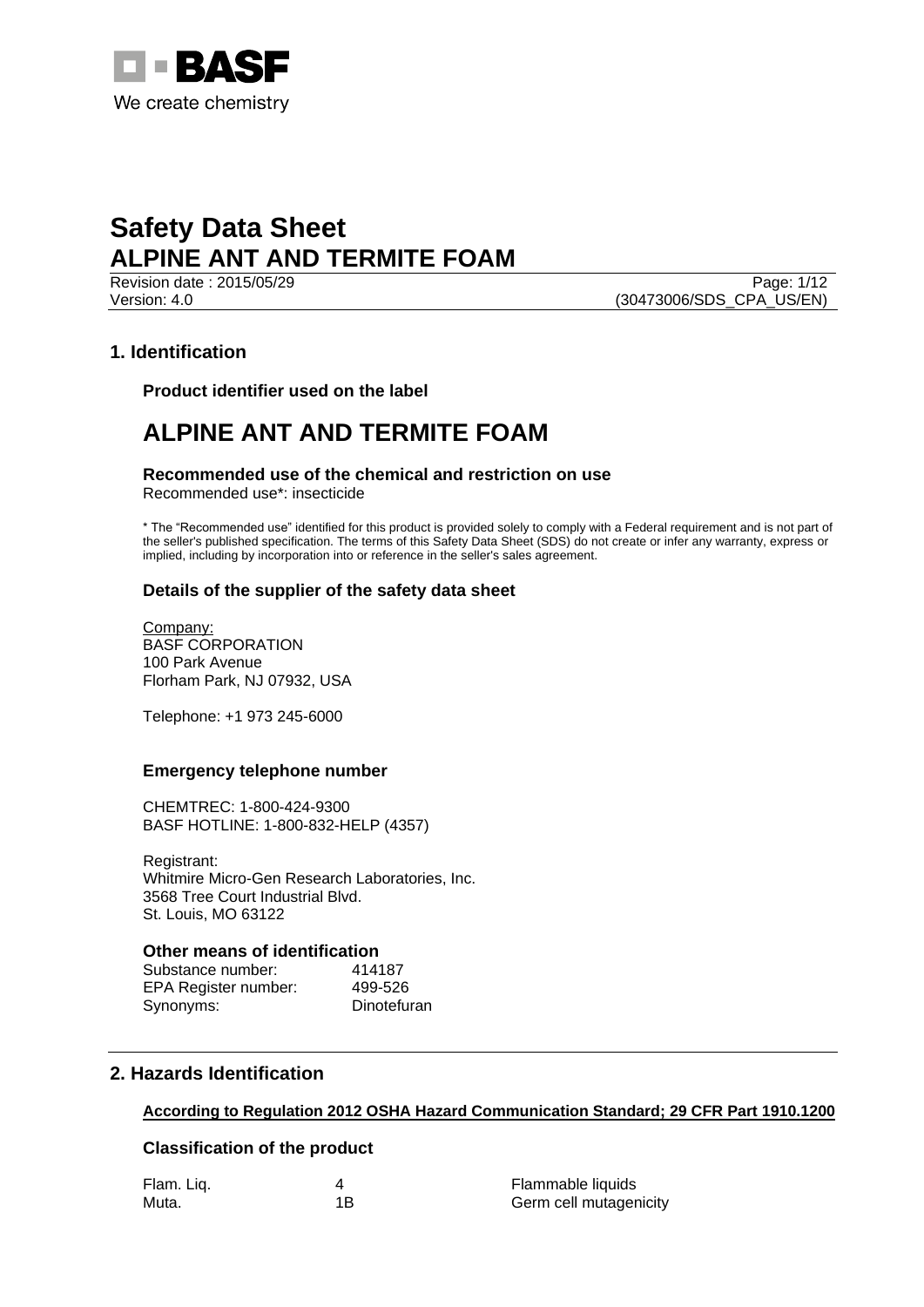Revision date : 2015/05/29 Page: 2/12

Version: 4.0 (30473006/SDS\_CPA\_US/EN)

Carc. 2008 1A Carcinogenicity

# **Label elements**

Pictogram:



Signal Word: Danger

| <b>Hazard Statement:</b><br>H <sub>227</sub><br>H350<br>H340 | Combustible liquid.<br>May cause cancer.<br>May cause genetic defects.                                                                                        |  |  |
|--------------------------------------------------------------|---------------------------------------------------------------------------------------------------------------------------------------------------------------|--|--|
| Precautionary Statements (Prevention):                       |                                                                                                                                                               |  |  |
| P <sub>280</sub>                                             | Wear protective gloves/protective clothing/eye protection/face<br>protection.                                                                                 |  |  |
| P <sub>201</sub>                                             | Obtain special instructions before use.                                                                                                                       |  |  |
| P <sub>202</sub>                                             | Do not handle until all safety precautions have been read and<br>understood.                                                                                  |  |  |
| P <sub>210</sub>                                             | Keep away from heat, hot surfaces, sparks, open flames and other<br>ignition sources. No smoking.                                                             |  |  |
| Precautionary Statements (Response):                         |                                                                                                                                                               |  |  |
| P308 + P311<br>P370 + P378                                   | IF exposed or concerned: Call a POISON CENTER or doctor/physician.<br>In case of fire: Use water spray, dry powder, foam or carbon dioxide for<br>extinction. |  |  |
| Precautionary Statements (Storage):<br>P405<br>P403 + P235   | Store locked up.<br>Store in a well-ventilated place. Keep cool.                                                                                              |  |  |
| Precautionary Statements (Disposal):<br>P <sub>501</sub>     | Dispose of contents/container to hazardous or special waste collection<br>point.                                                                              |  |  |

# **Hazards not otherwise classified**

Labeling of special preparations (GHS):

The following percentage of the mixture consists of components(s) with unknown hazards regarding the acute toxicity: 7 - 8 % dermal

The following percentage of the mixture consists of components(s) with unknown hazards regarding the acute toxicity: 8 % oral

The following percentage of the mixture consists of components(s) with unknown hazards regarding the acute toxicity: 7 - 8 % Inhalation - vapour

The following percentage of the mixture consists of components(s) with unknown hazards regarding the acute toxicity: 7 - 8 % Inhalation - mist

# **According to Regulation 1994 OSHA Hazard Communication Standard; 29 CFR Part 1910.1200**

# **Emergency overview**

CAUTION: KEEP OUT OF REACH OF CHILDREN.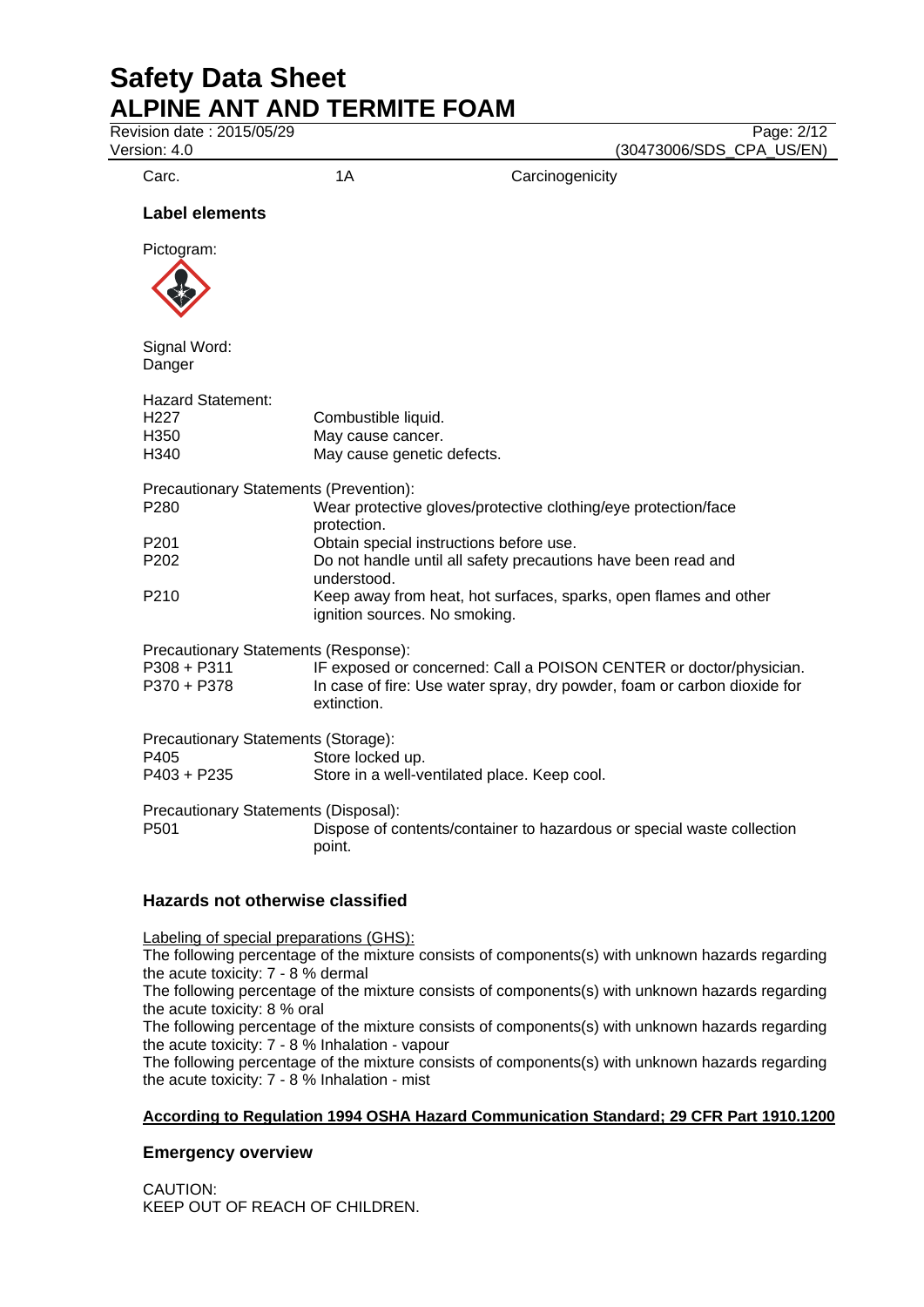**Revision date : 2015/05/29** Page: 3/12

Version: 4.0 (30473006/SDS\_CPA\_US/EN)

KEEP OUT OF REACH OF DOMESTIC ANIMALS. Aerosol container contains flammable gas under pressure.

# **3. Composition / Information on Ingredients**

## **According to Regulation 2012 OSHA Hazard Communication Standard; 29 CFR Part 1910.1200**

| <b>CAS Number</b><br>165252-70-0 | Weight %<br>$0.025 \%$ | <b>Chemical name</b><br>Dinotefuran                                       |
|----------------------------------|------------------------|---------------------------------------------------------------------------|
| 68439-57-6                       | $0.1 - 0.2\%$          | Sulfonic acids, C14-16-alkane hydroxy and C14-16-<br>alkene, sodium salts |
| 68476-86-8                       | $7.0 - 10.0\%$         | Petroleum gases, liquefied, sweetened                                     |

## **According to Regulation 1994 OSHA Hazard Communication Standard; 29 CFR Part 1910.1200**

| <b>CAS Number</b> | Weight %       | <b>Chemical name</b>               |
|-------------------|----------------|------------------------------------|
| 165252-70-0       | $0.025 \%$     | Dinotefuran                        |
| 68476-86-8        |                | liquified petroleum gas propellant |
|                   | $\leq$ 99.975% | Proprietary ingredients            |

# **4. First-Aid Measures**

## **Description of first aid measures**

## **General advice:**

First aid providers should wear personal protective equipment to prevent exposure. Remove contaminated clothing. Move person to fresh air. If person is not breathing, call 911 or ambulance, then give artificial respiration, preferably mouth-to-mouth if possible. Call a poison control center or physician for treatment advice. Have the product container or label with you when calling a poison control center or doctor or going for treatment.

## **If inhaled:**

Remove the affected individual into fresh air and keep the person calm.

## **If on skin:**

Rinse skin immediately with plenty of water for 15 - 20 minutes.

## **If in eyes:**

Hold eyes open and rinse slowly and gently with water for 15 to 20 minutes. Remove contact lenses, if present, after first 5 minutes, then continue rinsing.

## **If swallowed:**

Never induce vomiting or give anything by mouth if the victim is unconscious or having convulsions. Do not induce vomiting. Have person sip a glass of water if able to swallow.

## **Most important symptoms and effects, both acute and delayed**

## **Indication of any immediate medical attention and special treatment needed**

Note to physician<br>Treatment:

Treat according to symptoms (decontamination, vital functions), no known specific antidote.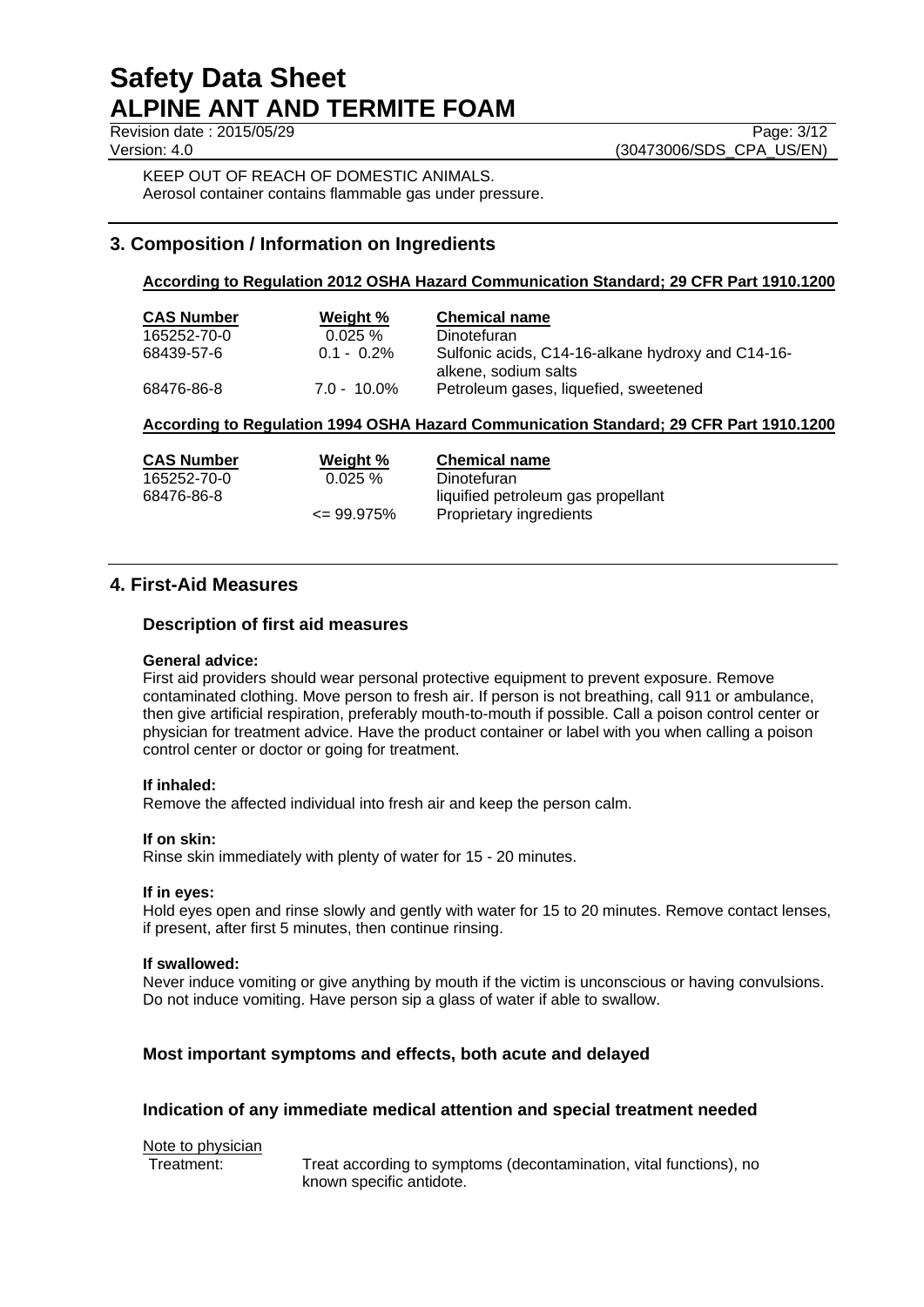Revision date : 2015/05/29 Page: 4/12

Version: 4.0 (30473006/SDS\_CPA\_US/EN)

# **5. Fire-Fighting Measures**

## **Extinguishing media**

Suitable extinguishing media: water spray, dry powder, foam, carbon dioxide

## **Special hazards arising from the substance or mixture**

Hazards during fire-fighting: carbon monoxide, carbon dioxide, nitrogen oxides The substances/groups of substances mentioned can be released in case of fire.

## **Advice for fire-fighters**

Protective equipment for fire-fighting: Wear self-contained breathing apparatus and chemical-protective clothing.

## **Further information:**

Keep containers cool by spraying with water if exposed to fire. In case of fire and/or explosion do not breathe fumes. Collect contaminated extinguishing water separately, do not allow to reach sewage or effluent systems. Dispose of fire debris and contaminated extinguishing water in accordance with official regulations.

# **6. Accidental release measures**

## **Personal precautions, protective equipment and emergency procedures**

Do not breathe vapour/spray. Use personal protective clothing. Avoid contact with the skin, eyes and clothing.

## **Environmental precautions**

Do not discharge into the subsoil/soil. Do not discharge into drains/surface waters/groundwater.

## **Methods and material for containment and cleaning up**

For small amounts: Pick up with suitable absorbent material (e.g. sand, sawdust, general-purpose binder, kieselguhr).

For large amounts: Dike spillage. Pump off product.

Dispose of absorbed material in accordance with regulations. Collect waste in suitable containers, which can be labeled and sealed. Clean contaminated floors and objects thoroughly with water and detergents, observing environmental regulations.

# **7. Handling and Storage**

## **Precautions for safe handling**

RECOMMENDATIONS ARE FOR MANUFACTURING, COMMERCIAL BLENDING, AND PACKAGING WORKERS. PESTICIDE APPLICATORS & WORKERS must refer to the Product Label and Directions for Use attached to the product. Provide good ventilation of working area (local exhaust ventilation if necessary). Keep away from sources of ignition - No smoking. Keep container tightly sealed. Protect against heat. Handle and open container with care. Do not open until ready to use. Once container is opened, content should be used as soon as possible. Provide means for controlling leaks and spills. Follow label warnings even after container is emptied. The substance/ product may be handled only by appropriately trained personnel. Avoid all direct contact with the substance/product. Avoid contact with the skin, eyes and clothing. Avoid inhalation of dusts/mists/vapours. Wear suitable personal protective clothing and equipment.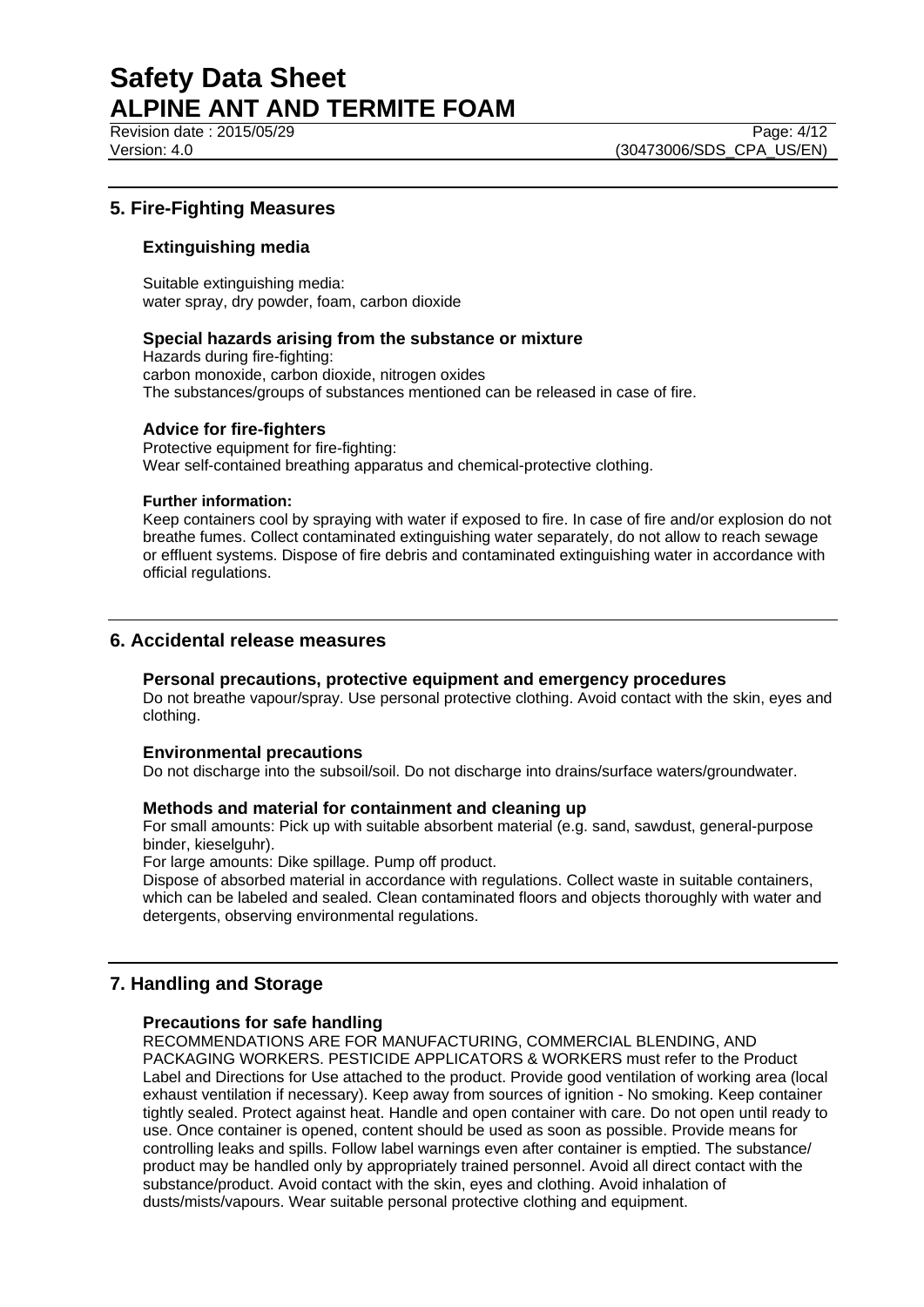Revision date : 2015/05/29 Page: 5/12

Protection against fire and explosion:

Aerosol container contains flammable gas under pressure. The relevant fire protection measures should be noted. Fire extinguishers should be kept handy. Avoid all sources of ignition: heat, sparks, open flame. Avoid extreme heat. Ground all transfer equipment properly to prevent electrostatic discharge. Electrostatic discharge may cause ignition.

## **Conditions for safe storage, including any incompatibilities**

Segregate from foods and animal feeds.

Further information on storage conditions: Keep away from heat. Protect from direct sunlight.

Storage stability: May be kept indefinitely if stored properly. If an expiry date is mentioned on the packaging/label this takes priority over the statements on storage duration in this safety data sheet. Protect from temperatures above: 130 °F Explosive at or above indicated temperature.

# **8. Exposure Controls/Personal Protection**

## **Users of a pesticidal product should refer to the product label for personal protective equipment requirements.**

#### **Advice on system design:**

Whenever possible, engineering controls should be used to minimize the need for personal protective equipment.

## **Personal protective equipment**

## **RECOMMENDATIONS FOR MANUFACTURING, COMMERCIAL BLENDING, AND PACKAGING WORKERS:**

## **Respiratory protection:**

Wear respiratory protection if ventilation is inadequate. Wear a NIOSH-certified (or equivalent) organic vapour/particulate respirator. For situations where the airborne concentrations may exceed the level for which an air purifying respirator is effective, or where the levels are unknown or Immediately Dangerous to Life or Health (IDLH), use NIOSH-certified full facepiece pressure demand self-contained breathing apparatus (SCBA) or a full facepiece pressure demand supplied-air respirator (SAR) with escape provisions.

#### **Hand protection:**

Chemical resistant protective gloves, Protective glove selection must be based on the user's assessment of the workplace hazards.

## **Eye protection:**

Safety glasses with side-shields. Tightly fitting safety goggles (chemical goggles). Wear face shield if splashing hazard exists.

#### **Body protection:**

Body protection must be chosen depending on activity and possible exposure, e.g. head protection, apron, protective boots, chemical-protection suit.

#### **General safety and hygiene measures:**

The statements on personal protective equipment in the instructions for use apply when handling crop-protection agents in final-consumer packing. Wearing of closed work clothing is recommended.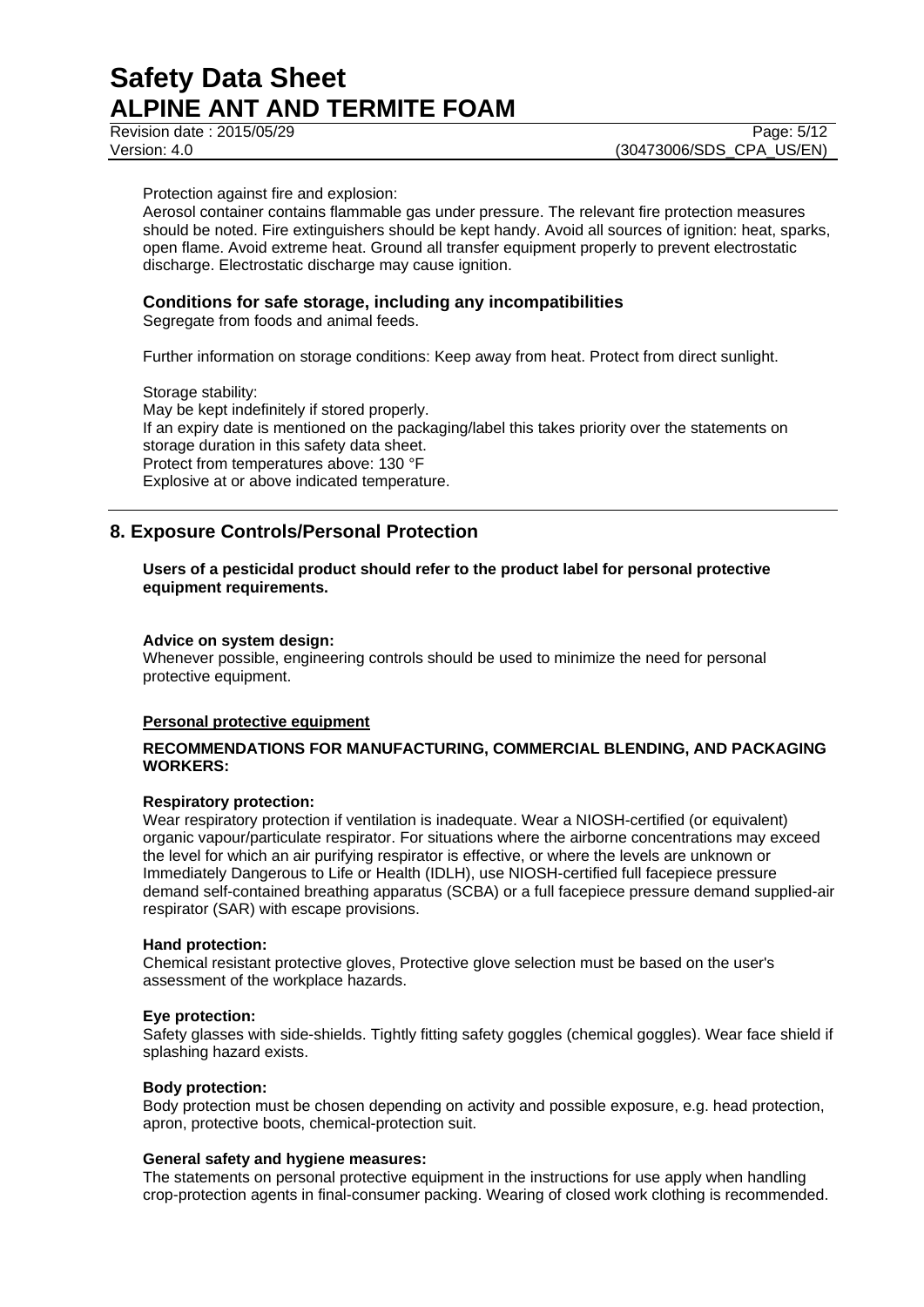**Revision date : 2015/05/29** Page: 6/12

Version: 4.0 (30473006/SDS\_CPA\_US/EN)

Personal protective equipment should be decontaminated prior to reuse. Gloves must be inspected regularly and prior to each use. Replace if necessary (e.g. pinhole leaks). Take off immediately all contaminated clothing. Store work clothing separately. Hands and/or face should be washed before breaks and at the end of the shift. No eating, drinking, smoking or tobacco use at the place of work. Keep away from food, drink and animal feeding stuffs. Store work clothing separately. Keep away from food, drink and animal feeding stuffs.

# **9. Physical and Chemical Properties**

| Form:                                                                          | liquid                                                                            |       |
|--------------------------------------------------------------------------------|-----------------------------------------------------------------------------------|-------|
| Odour:                                                                         | odourless                                                                         |       |
| Odour threshold:                                                               | Not determined since harmful by inhalation.                                       |       |
| Colour:                                                                        | colourless, clear                                                                 |       |
| pH value:                                                                      | approx. $5 - 7$                                                                   |       |
|                                                                                | (10 g/l, approx. 23 $^{\circ}$ C)                                                 |       |
| Melting temperature:                                                           | < 0 °C                                                                            |       |
|                                                                                | The statements are based on the                                                   |       |
|                                                                                | properties of the individual                                                      |       |
|                                                                                | components.                                                                       |       |
| Boiling range:                                                                 | approx. 100 °C                                                                    |       |
|                                                                                | Information applies to the solvent.                                               |       |
| Flash point:                                                                   | $>85^{\circ}$ C                                                                   |       |
| NFPA 30B flammability:                                                         | Level 1 Aerosol                                                                   |       |
| Lower explosion limit:                                                         | 1.8 %(V)                                                                          | (air) |
| Upper explosion limit:                                                         | $9.5 \%$ (V)                                                                      | (air) |
| Autoignition:                                                                  | Based on the water content the                                                    |       |
|                                                                                | product does not ignite.                                                          |       |
| Density:                                                                       | approx. 0.9994 g/cm3                                                              |       |
|                                                                                | (approx. $20 °C$ )                                                                |       |
| Vapour density:                                                                | not applicable                                                                    |       |
| Partitioning coefficient n-                                                    | The statements are based on the                                                   |       |
| octanol/water (log Pow):                                                       | properties of the individual                                                      |       |
|                                                                                | components.                                                                       |       |
|                                                                                | Information on: 1 Guanidine, N"-methyl-N-nitro-N'-[(tetrahydro-3-furanyl)methyl]- |       |
| Partitioning coefficient n-                                                    | $-0.549$                                                                          |       |
| octanol/water (log Pow):                                                       | (25 °C)                                                                           |       |
| ---------------------------------                                              |                                                                                   |       |
| Thermal decomposition:                                                         | carbon monoxide, carbon dioxide, nitrogen dioxide, nitrogen                       |       |
|                                                                                | oxide                                                                             |       |
|                                                                                | Stable at ambient temperature. If product is heated above                         |       |
|                                                                                | decomposition temperature toxic vapours may be released. To                       |       |
|                                                                                | avoid thermal decomposition, do not overheat.                                     |       |
| Viscosity, dynamic:                                                            | 17.35 mPa.s                                                                       |       |
|                                                                                | (25 °C)                                                                           |       |
| Solubility in water:                                                           | dispersible                                                                       |       |
| Evaporation rate:                                                              | not applicable                                                                    |       |
| Other Information:<br>If necessary, information on other physical and chemical |                                                                                   |       |
|                                                                                | parameters is indicated in this section.                                          |       |
|                                                                                |                                                                                   |       |

# **10. Stability and Reactivity**

## **Reactivity**

No hazardous reactions if stored and handled as prescribed/indicated. No hazardous reactions if stored and handled as prescribed/indicated.

Corrosion to metals: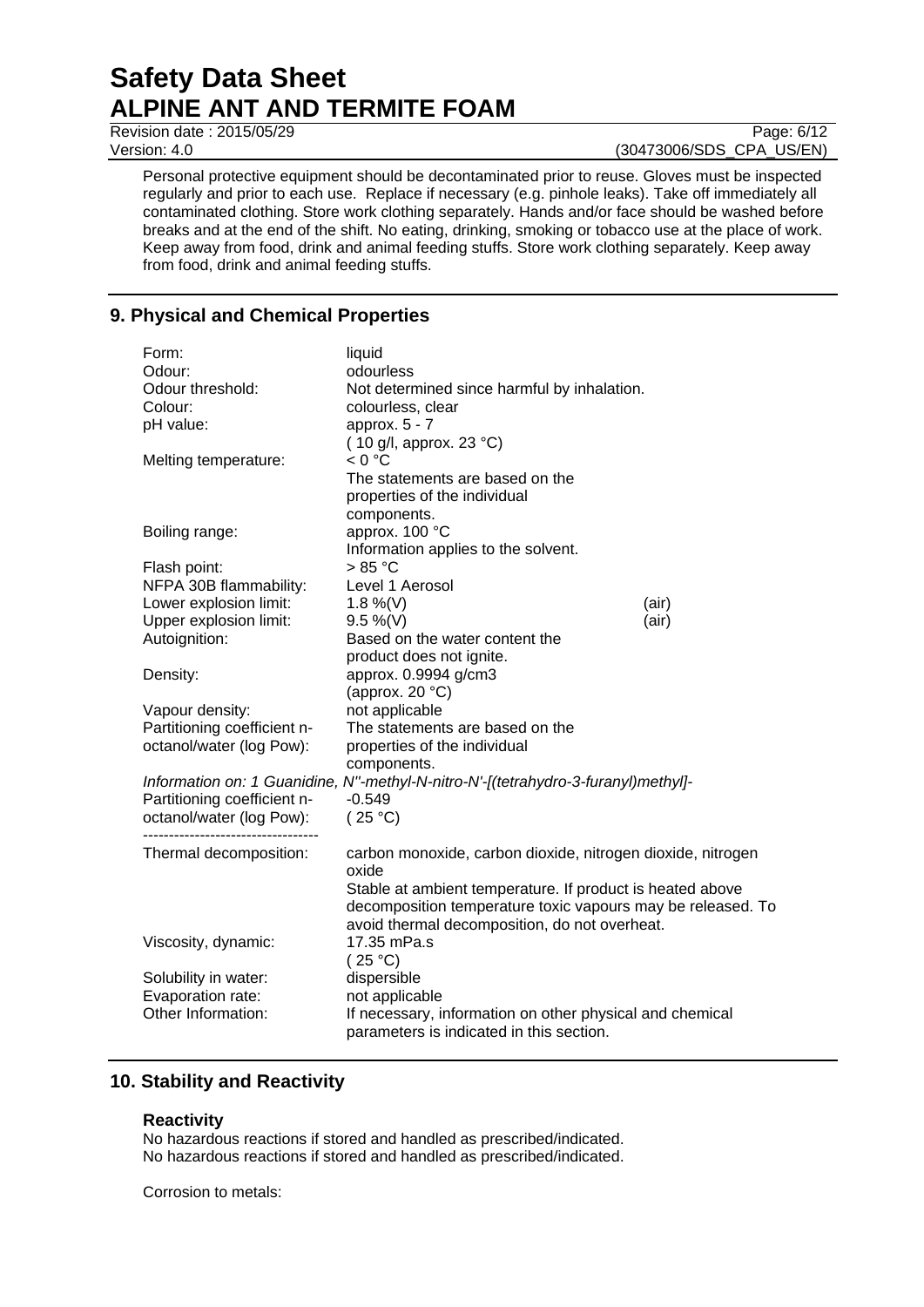Revision date : 2015/05/29 Page: 7/12 Version: 4.0 (30473006/SDS\_CPA\_US/EN)

Corrosive effects to metal are not anticipated.

## **Chemical stability**

The product is stable if stored and handled as prescribed/indicated. The product is stable if stored and handled as prescribed/indicated.

## **Possibility of hazardous reactions**

The product is chemically stable. No hazardous reactions if stored and handled as prescribed/indicated.

## **Conditions to avoid**

Avoid all sources of ignition: heat, sparks, open flame. Avoid prolonged storage. Avoid electro-static discharge. Avoid contamination. Avoid prolonged exposure to extreme heat. Avoid extreme temperatures.

See MSDS section 7 - Handling and storage.

## **Incompatible materials**

acids strong acids, strong bases, strong oxidizing agents

## **Hazardous decomposition products**

Decomposition products:

No hazardous decomposition products if stored and handled as prescribed/indicated., Prolonged thermal loading can result in products of degradation being given off. Hazardous decomposition products: No hazardous decomposition products if stored and handled as prescribed/indicated.

Thermal decomposition:

Possible thermal decomposition products:

carbon monoxide, carbon dioxide, nitrogen dioxide, nitrogen oxide Stable at ambient temperature. If product is heated above decomposition temperature toxic vapours may be released. To avoid thermal decomposition, do not overheat.

# **11. Toxicological information**

## **Primary routes of exposure**

Routes of entry for solids and liquids are ingestion and inhalation, but may include eye or skin contact. Routes of entry for gases include inhalation and eye contact. Skin contact may be a route of entry for liquefied gases.

## **Acute Toxicity/Effects**

## Acute toxicity

Assessment of acute toxicity: Relatively nontoxic after single ingestion. Relatively nontoxic after short-term skin contact. Relatively nontoxic after short-term inhalation.

Oral Type of value: LD50 Species: rat Value: > 5,000 mg/kg

Inhalation Type of value: LC50 Species: rat Value: > 2.08 mg/l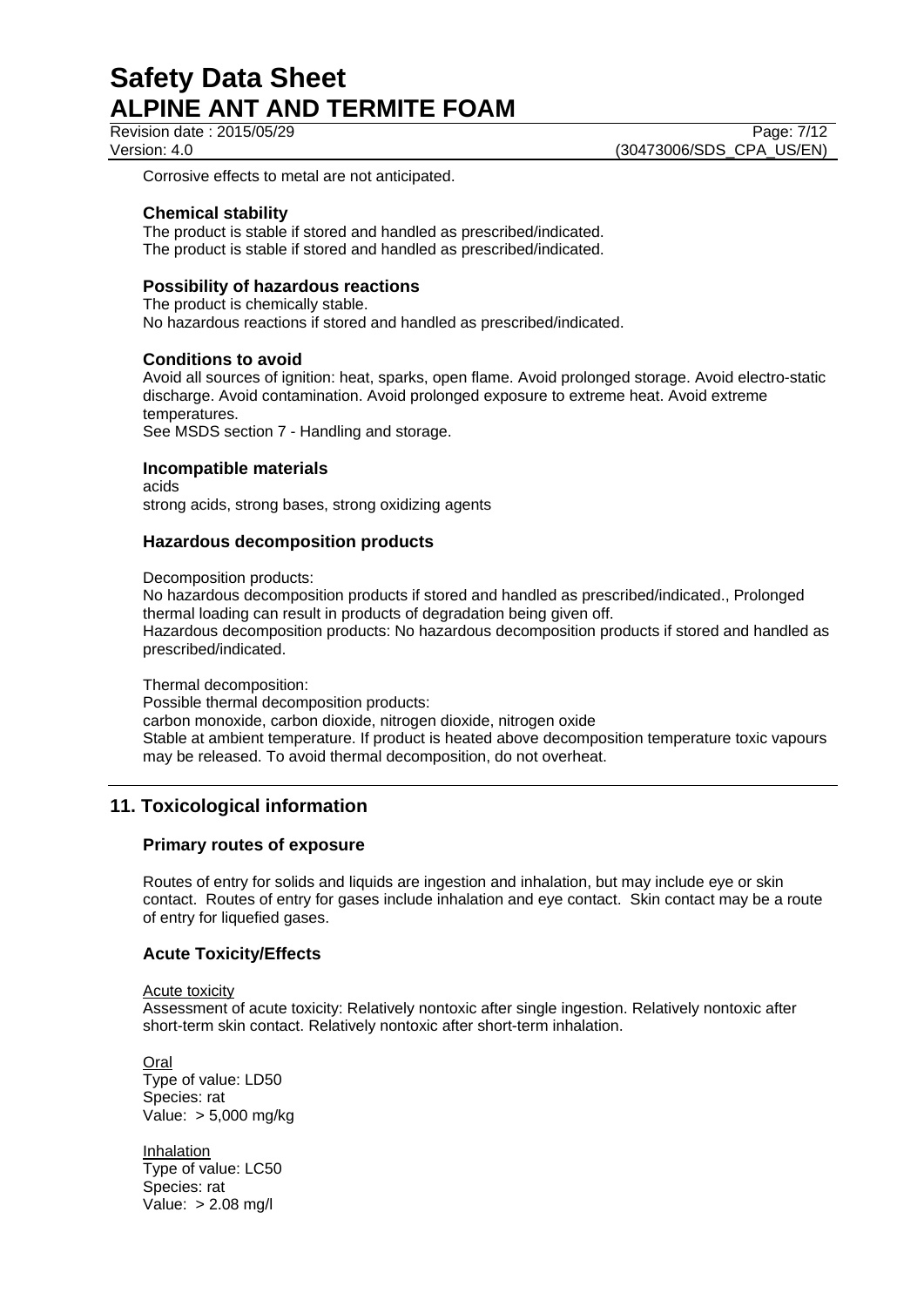Revision date : 2015/05/29 Page: 8/12

Version: 4.0 (30473006/SDS\_CPA\_US/EN)

Limit concentration test only (LIMIT test). No mortality was observed.

**Dermal** 

Type of value: LD50 Species: rat Value: > 5,000 mg/kg

## Assessment other acute effects

Assessment of STOT single: The available information is not sufficient for evaluation.

## Irritation / corrosion

Assessment of irritating effects: May cause slight but temporary irritation to the eyes. May cause slight irritation to the skin.

**Skin** Species: rabbit Result: Slightly to moderately irritating.

Eye Species: rabbit Result: non-irritant

**Sensitization** Assessment of sensitization: Skin sensitizing effects were not observed in animal studies.

modified Buehler test Species: guinea pig Result: Skin sensitizing effects were not observed in animal studies.

Aspiration Hazard No aspiration hazard expected.

## **Chronic Toxicity/Effects**

## Repeated dose toxicity

Assessment of repeated dose toxicity: The product has not been tested. The statement has been derived from the properties of the individual components. No substance-specific organtoxicity was observed after repeated administration to animals.

## Genetic toxicity

Assessment of mutagenicity: The product has not been tested. The statement has been derived from the properties of the individual components. Mutagenicity tests revealed no genotoxic potential.

## **Carcinogenicity**

Assessment of carcinogenicity: The product has not been tested. The statement has been derived from the properties of the individual components. The results of various animal studies gave no indication of a carcinogenic effect.

## Reproductive toxicity

Assessment of reproduction toxicity: The product has not been tested. The statement has been derived from the properties of the individual components. The results of animal studies gave no indication of a fertility impairing effect.

## **Teratogenicity**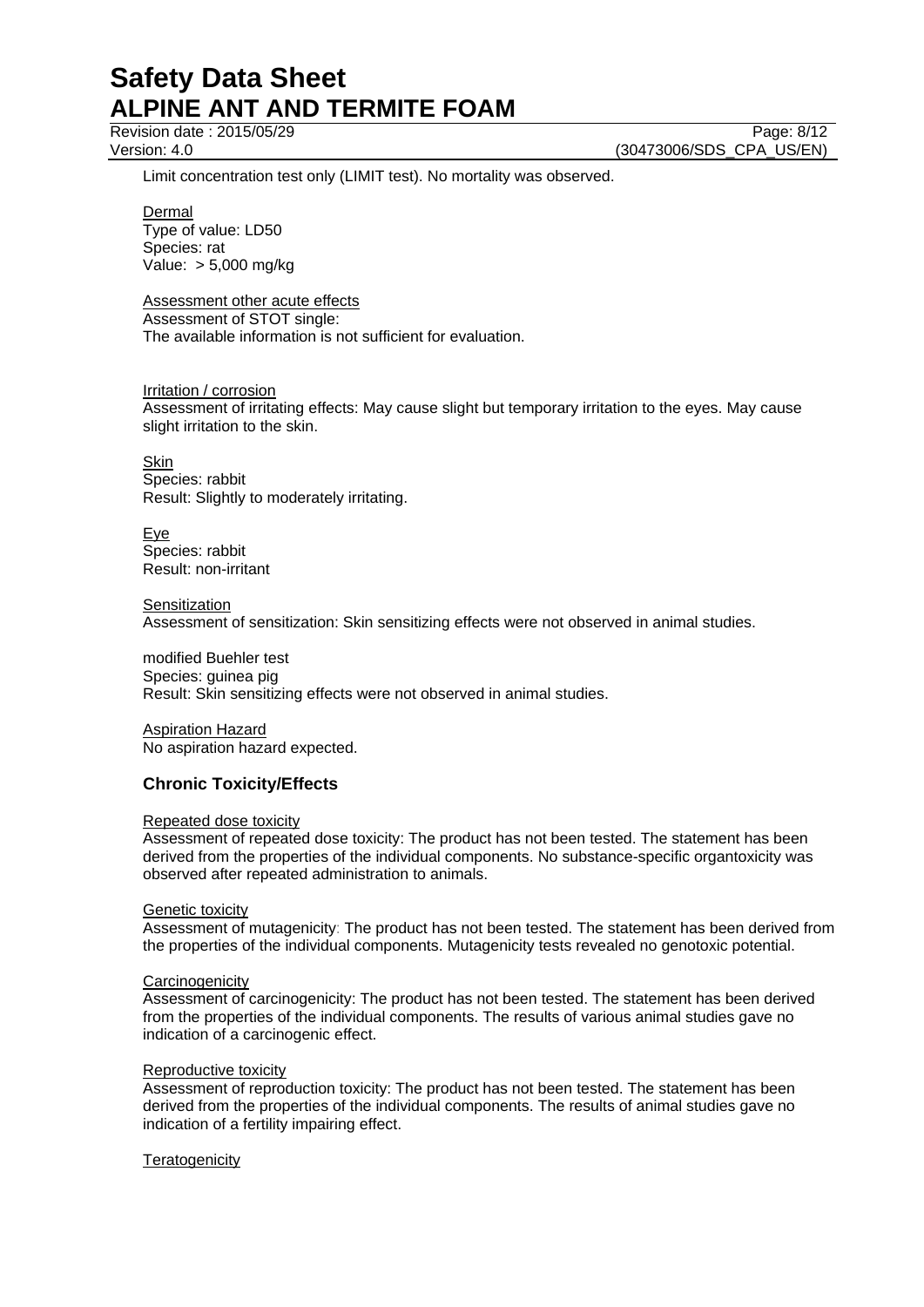Revision date : 2015/05/29 Page: 9/12

Version: 4.0 (30473006/SDS\_CPA\_US/EN)

Assessment of teratogenicity: The product has not been tested. The statement has been derived from the properties of the individual components. Animal studies gave no indication of a developmental toxic effect at doses that were not toxic to the parental animals.

Other Information Misuse can be harmful to health.

## **Symptoms of Exposure**

# **12. Ecological Information**

## **Toxicity**

Toxicity to fish

*Information on: 1 Guanidine, N''-methyl-N-nitro-N'-[(tetrahydro-3-furanyl)methyl]- LC50 (96 h) > 100 mg/l, Oncorhynchus mykiss LC50 (96 h) > 100 mg/l, Cyprinus carpio* ----------------------------------

#### Aquatic invertebrates

*Information on: 1 Guanidine, N''-methyl-N-nitro-N'-[(tetrahydro-3-furanyl)methyl]- EC50 (48 h) > 1,000 mg/l, Daphnia magna EC50 (96 h) 0.79 mg/l, Mysidopsis bahia*  $-$ 

## Aquatic plants

*Information on: 1 Guanidine, N''-methyl-N-nitro-N'-[(tetrahydro-3-furanyl)methyl]- EC50 (72 h) 97.6 mg/l (biomass), Pseudokirchneriella subcapitata* ----------------------------------

## **Persistence and degradability**

Assessment biodegradation and elimination (H2O) The product has not been tested. The statement has been derived from the properties of the individual components.

## Assessment biodegradation and elimination (H2O)

*Information on: 1 Guanidine, N''-methyl-N-nitro-N'-[(tetrahydro-3-furanyl)methyl]-*

*Not readily biodegradable (by OECD criteria).* ----------------------------------

# **Bioaccumulative potential**

#### Assessment bioaccumulation potential

The product has not been tested. The statement has been derived from the properties of the individual components.

Assessment bioaccumulation potential

*Information on: 1 Guanidine, N''-methyl-N-nitro-N'-[(tetrahydro-3-furanyl)methyl]-*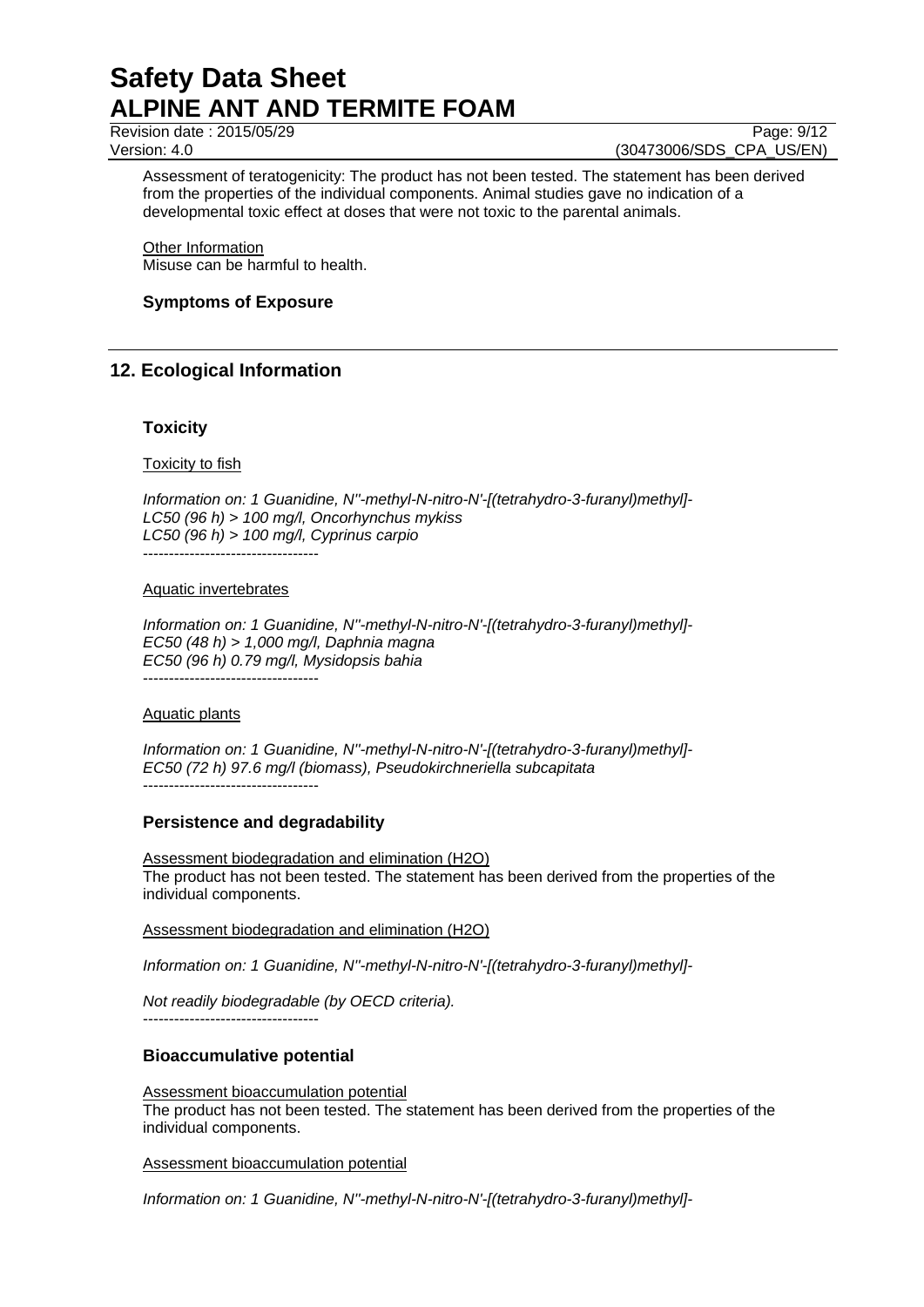**Revision date : 2015/05/29** Page: 10/12

Version: 4.0 (30473006/SDS\_CPA\_US/EN)

*Because of the n-octanol/water distribution coefficient (log Pow) accumulation in organisms is not to be expected.* ----------------------------------

## **Mobility in soil**

Assessment transport between environmental compartments The product has not been tested. The statement has been derived from the properties of the individual components.

*Information on: 1 Guanidine, N''-methyl-N-nitro-N'-[(tetrahydro-3-furanyl)methyl]-*

*Following exposure to soil, the product trickles away and can - dependant on degradation - be transported to deeper soil areas with larger water loads.* ----------------------------------

# **13. Disposal considerations**

## **Waste disposal of substance:**

Pesticide wastes are regulated. If pesticide wastes cannot be disposed of according to label instructions, contact the State Pesticide or Environmental Control Agency or the Hazardous Waste representative at the nearest EPA Regional Office for guidance.

## **Container disposal:**

Do not cut, puncture, crush, or incinerate empty aerosol containers. Consult state or local disposal authorities for approved alternative procedures such as container recycling. Empty aerosol cans may meet the definition of RCRA D003. Consult local and/or regional EPA for further guidance.

## **14. Transport Information**

| <b>Land transport</b><br><b>USDOT</b> |                     |
|---------------------------------------|---------------------|
| Hazard class:                         | 21                  |
| ID number:                            | <b>UN 1950</b>      |
| Hazard label:                         | 21                  |
| Proper shipping name:                 | <b>AEROSOLS</b>     |
| Sea transport<br>IMDG                 |                     |
| Hazard class:                         | 21                  |
| ID numher:                            | <b>UN 1950</b>      |
| Hazard label:                         | 2.1                 |
| Marine pollutant:                     | NΟ                  |
| Proper shipping name:                 | <b>AEROSOLS</b>     |
| Air transport<br><b>IATA/ICAO</b>     |                     |
| Hazard class:                         | 21                  |
| ID number:                            | <b>UN 1950</b>      |
| Hazard label:                         | 21                  |
| Proper shipping name:                 | AEROSOLS, FLAMMABLE |

## **Further information**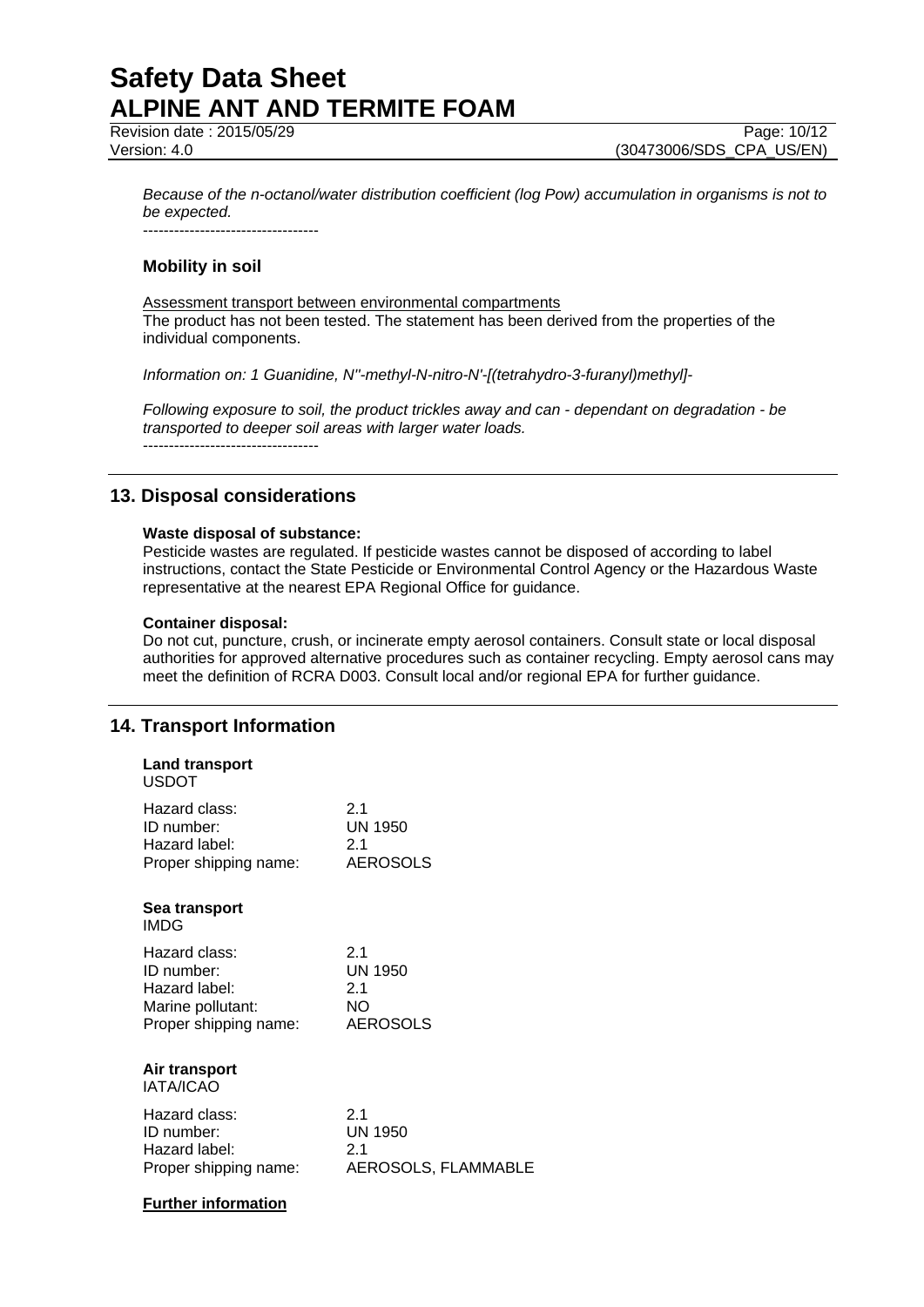Revision date : 2015/05/29 Page: 11/12

Version: 4.0 (30473006/SDS\_CPA\_US/EN)

DOT: This product may be classified as ORM-D (Consumer Commodity) or Limited Quantity. After 12/31/2020, ORM-D will not apply.

# **15. Regulatory Information**

## **Federal Regulations**

**Registration status:** Chemical TSCA, US blocked / not listed

Crop Protection TSCA, US released / exempt

**EPCRA 311/312 (Hazard categories):** Acute; Fire; Sudden release of pressure

**CA Prop. 65:** WARNING: THIS PRODUCT CONTAINS A CHEMICAL(S) KNOWN TO THE STATE OF CALIFORNIA TO CAUSE CANCER.

**NFPA Hazard codes:**<br>Health : 2 Fire: 2 Reactivity: 1 Special:

## **Labeling requirements under FIFRA**

This chemical is a pesticide product registered by the Environmental Protection Agency and is subject to certain labeling requirements under federal pesticide law. These requirements differ from the classification criteria and hazard information required for safety data sheets, and workplace labels of non-pesticide chemicals. Following is the hazard information as required on the pesticide label.

CAUTION: KEEP OUT OF REACH OF CHILDREN. KEEP OUT OF REACH OF DOMESTIC ANIMALS. Aerosol container contains flammable gas under pressure.

# **16. Other Information**

## **SDS Prepared by:**

BASF NA Product Regulations SDS Prepared on: 2015/05/29

We support worldwide Responsible Care® initiatives. We value the health and safety of our employees, customers, suppliers and neighbors, and the protection of the environment. Our commitment to Responsible Care is integral to conducting our business and operating our facilities in a safe and environmentally responsible fashion, supporting our customers and suppliers in ensuring the safe and environmentally sound handling of our products, and minimizing the impact of our operations on society and the environment during production, storage, transport, use and disposal of our products.